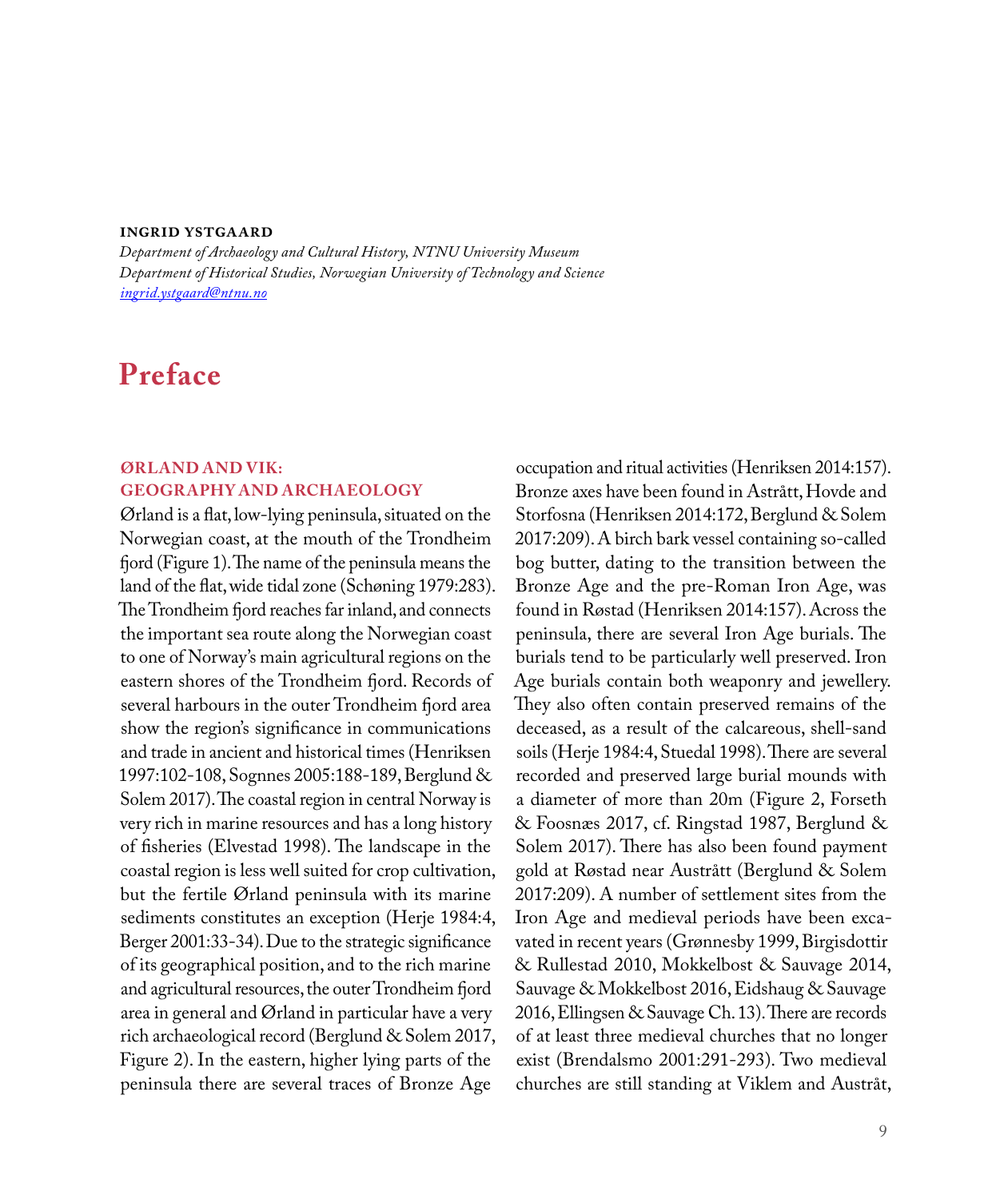

**Figure 1.** The location of the excavated area at Vik. Illustration: Magnar Mojaren Gran, NTNU University Museum.

the latter forming part of a  $16-17<sup>th</sup>$  century manor complex (Andersen & Bratberg 2011:66). The number of preserved Iron Age burials, large burial mounds, medieval churches, and large-scale Iron Age settlement sites excavated in Ørland places it among the areas in central Norway with the highest densities of Iron Age and medieval remains (cf. Forseth & Foosnæs 2017).

Today, Vik lies on on a marked, dry ridge, c. 11m above sea level, in the central parts of the Ørland peninsula. However, the name of Vik together with the shape of today's landscape reveal that in earlier times, Vik (meaning bay) was indeed situated next

to a large, shallow bay which covered large parts of what is today dry land. The flat profile of the land, combined with the land upheaval after the last Ice Age, has caused profound changes to the landscape since Ørland rose from the sea in the last part of the Bronze Age and right up to today. Archaeological remains reveal that Vik had a central and strategic position in Ørland during the Early Iron Age (for the Norwegian chronological scheme see Table 1). A number of graves have been excavated along the ridge at Vik, and one of Ørland's medieval churches was situated at Vik (Brendalsmo 2001:293).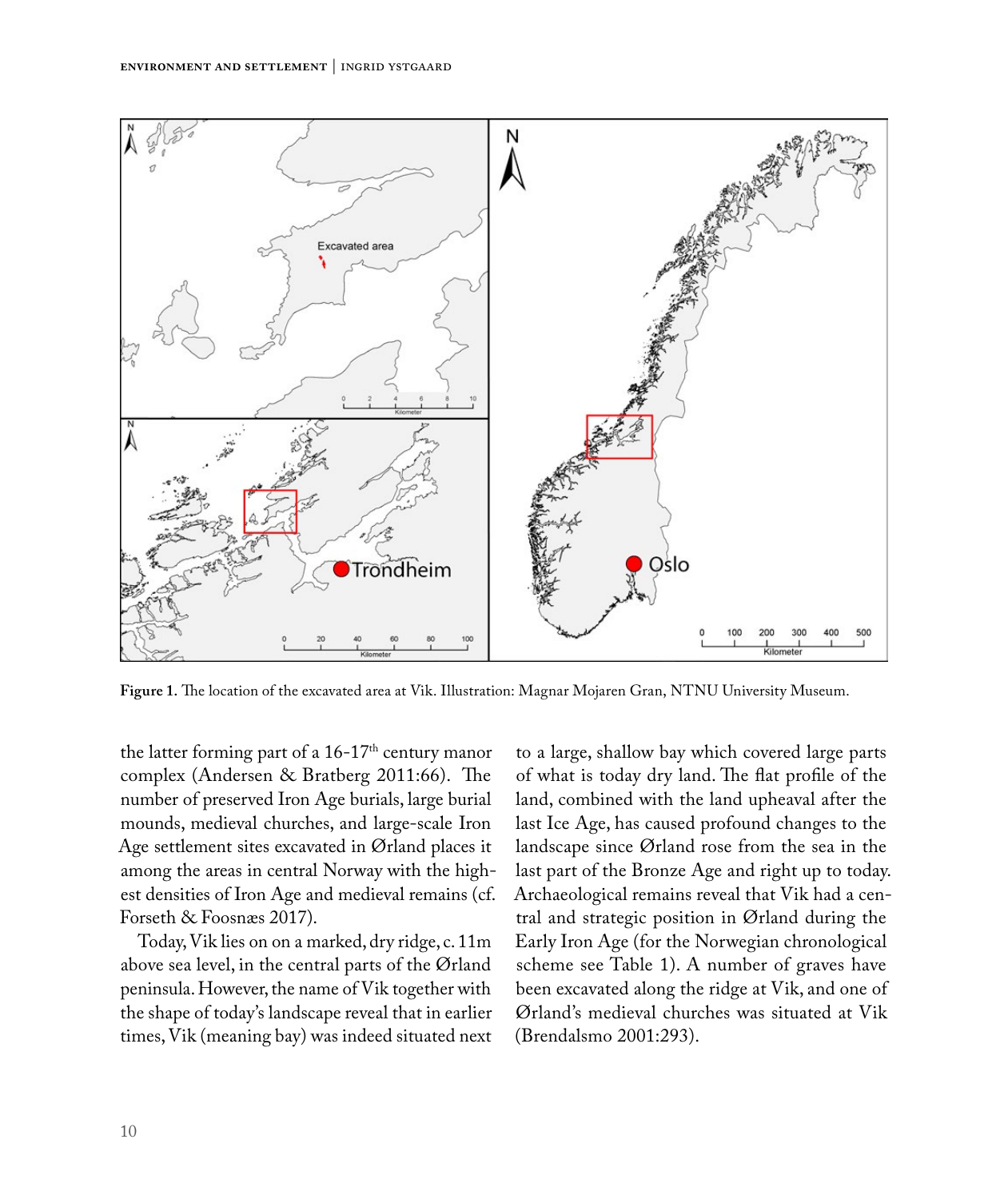

**Figure 2.** Large burial mounds, Iron Age graves and medieval churches in Ørland. The stone churches at Austrått and Viklem are still standing. Illustration: Magnar Mojaren Gran, NTNU University Museum.

| <b>Bronze</b> Age     |              |
|-----------------------|--------------|
| Early Bronze Age      | 1700-1100 BC |
| Late Bronze Age       | 1100-500 BC  |
| Early Iron Age        |              |
| Pre-Roman Iron Age    | 500-1 BC     |
| Early Roman Iron Age  | AD 1–200     |
| Late Roman Iron Age   | AD 200-400   |
| Migration period      | AD 400-575   |
| Late Iron Age         |              |
| Merovingian period    | AD 575-800   |
| Viking period         | AD 800-1030  |
| Medieval period       |              |
| Early medieval period | AD 1030–1130 |
| High medieval period  | AD 1130–1350 |
| Late medieval period  | AD 1350-1537 |
| Modern period         | AD 1537–now  |

**Table 1.** *Chronological table.*

## **EXTENSION OF ØRLAND MAIN AIR STATION. SURVEY AND EXCAVATION**

In World War II, during the German occupation of Norway (AD 1940 – 1945), the German occupational forces established an airfield in the central parts of Ørland. The main part of the airfield was located at Vik. After the war, the Norwegian Air Force developed the airfield as a base for F16 jet fighters (Hovd 2004). In 2012, the Norwegian Parliament decided on investing in an entirely new fleet of F35 jet fighters, and that these jets should be stationed in Ørland. As a result, the existing air base had to be enlarged. As part of the planning of the extended air base, an extensive archaeological survey was conducted by Sør-Trøndelag (South Trøndelag) County Council in 2013 (Figures 3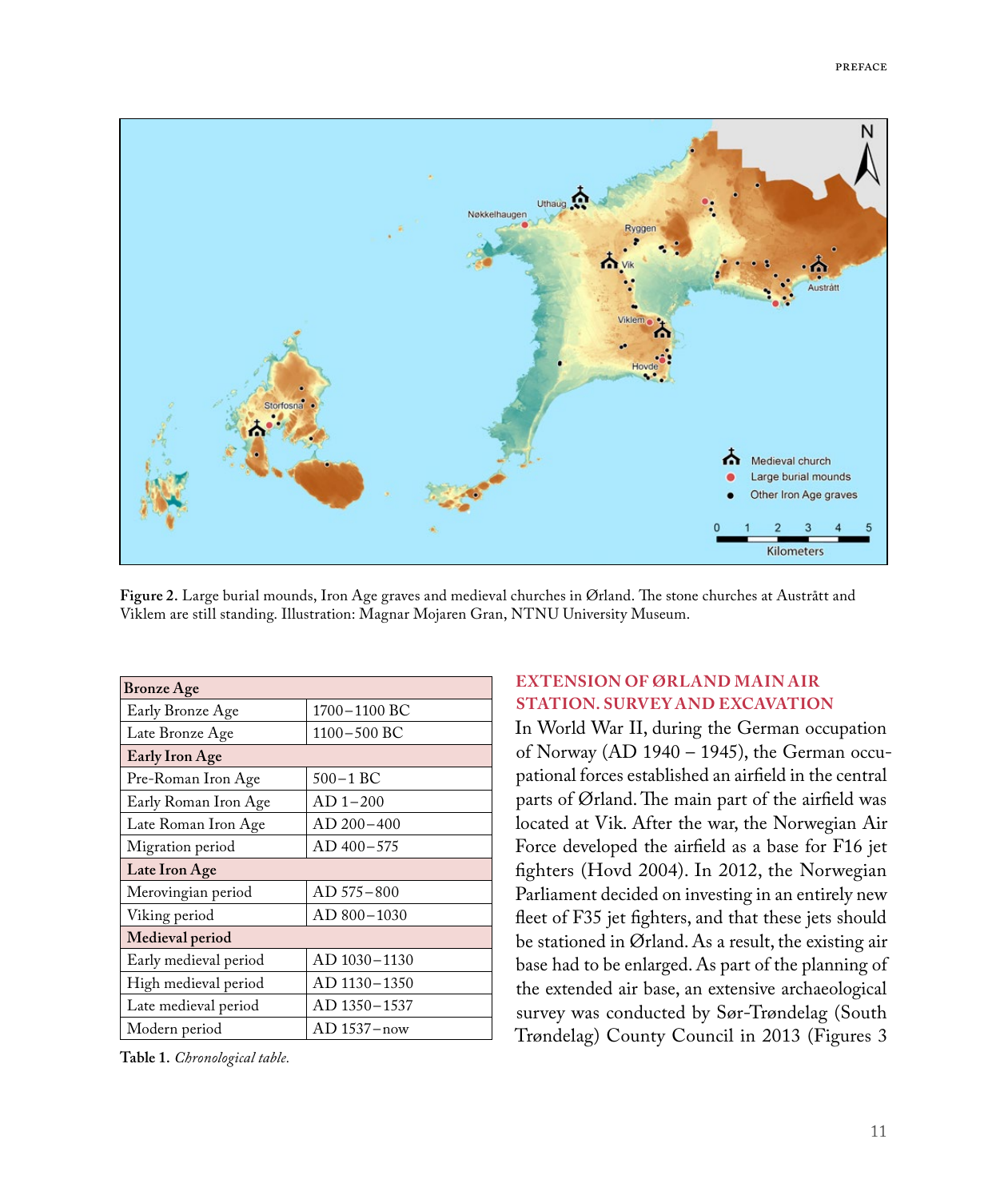

**Figure 3.** Overview of the Ørland airfield planning area and sites with mainly Iron Age settlement remains under cultivated land, surveyed by Sør-Trøndelag County Council in 2013 (Haugen, Sjøbakk & Stomsvik 2014). Illustration: Magnar Mojaren Gran, NTNU University Museum.

and 4). The survey revealed that relatively dense Iron Age settlement traces were located along the central ridge running through Ørland from north to south, approximately 11m above the present day sea level. A large part of the surveyed archaeological remains were found within the planned extension area of the air base at Vik (Haugen, Sjøbakk & Stomsvik 2014).

An initial archaeological excavation was conducted by the Norwegian University of Science and Technology (NTNU) University Museum in 2014, in order to allow for the building of a temporary construction road. The excavation revealed the

outskirts of early Iron Age settlement areas, with postholes, cooking pits, agricultural layers and water holes (Fields 1-3, Figure 5; Engtrø & Haug 2015). The main part of the archaeological excavation was conducted by the NTNU University Museum in 2015 and 2016 (Fields A-E, Figure 5; Ystgaard et al. 2018). The survey and excavations were financed by the Norwegian Defence Estates Agency (NDEA), according to the terms of the exemption from the protection by the Cultural Heritage Act granted by the Directorate for Cultural Heritage. In a separate agreement between the NDEA and NTNU University Museum, the NDEA agreed to finance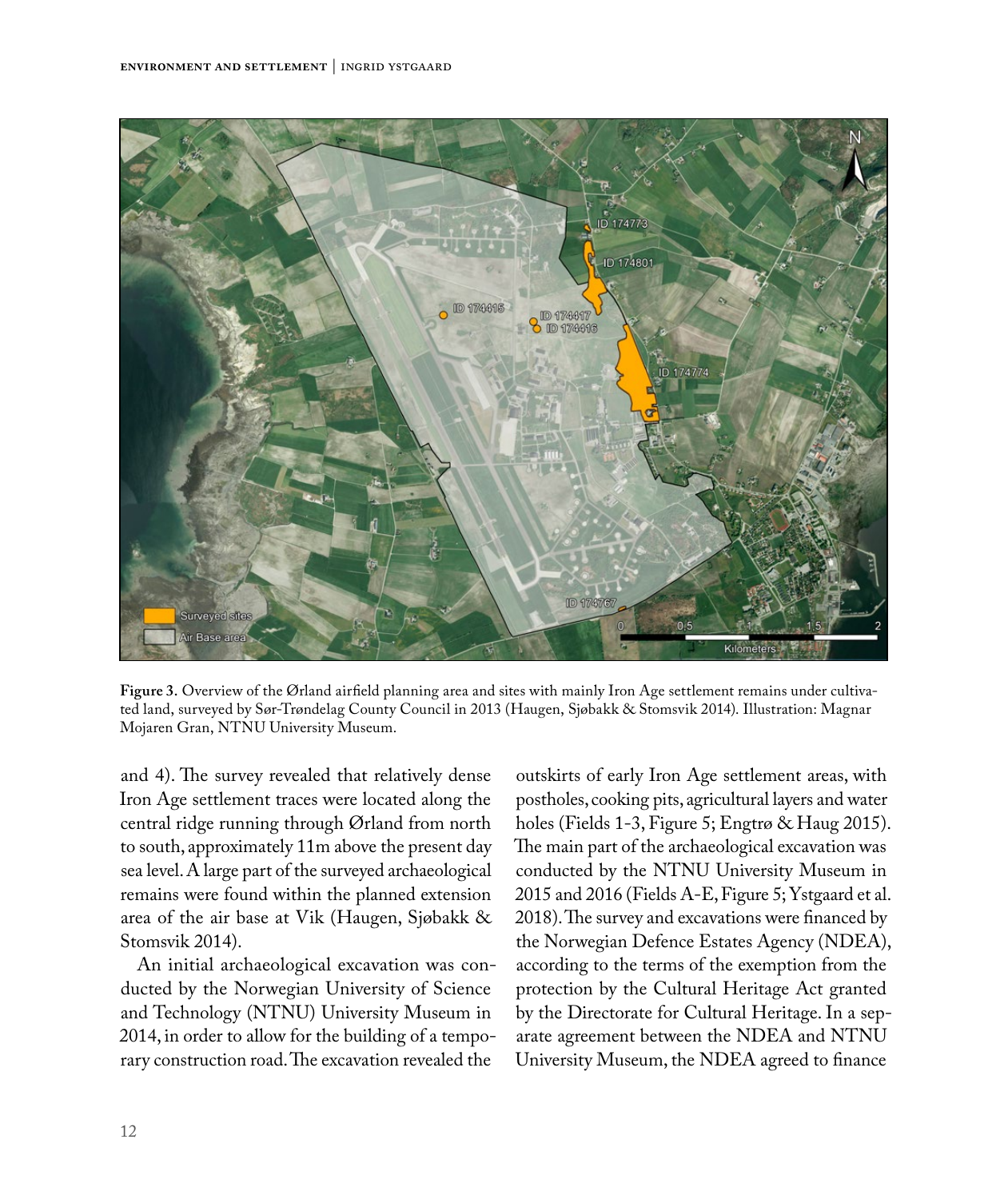

**Figure 4.** Survey trenches from 2013 (Haugen, Sjøbakk & Stomsvik 2014), defining protected area with Iron Age and early medieval settlement traces (ID 174774, 60212, and 174801). Parts of the protected area were excavated in 2014, 2015 and 2016. Survey trenches extended throughout the planned area of the airfield (Figure 3). Illustration: Magnar Mojaren Gran, NTNU University Museum.

Field C

**Figure 5.** Excavation area with Fields 1-3 (2014 excavation, Engtrø & Haug 2015) and Fields A-E (2015 and 2016 excavations, Ystgaard et al. 2018). Illustration: Magnar Mojaren Gran, NTNU University Museum.

the publication of results from the excavation in a scientific publication – the present book.

## **EXCAVATION AIMS, RESEARCH OBJECTIVES AND THE CONTENTS OF THIS BOOK**

The geography of Vik is of a special character. The flat landscape has led to comparatively rapid landscape changes throughout the Iron Age and medieval periods due to land upheaval. Moreover, the Ørland

peninsula and Vik seem to have been more or less continuously settled from the time the peninsula became inhabitable. This has made the area a suitable laboratory for the study of relations between landscape change, vegetation and human activity throughout the Iron Age and medieval periods.

The excavations conducted prior to the extension of Ørland airbase are among the hitherto largest excavations in Norway in terms of area size, covering c. 117 000m2 altogether. Development-led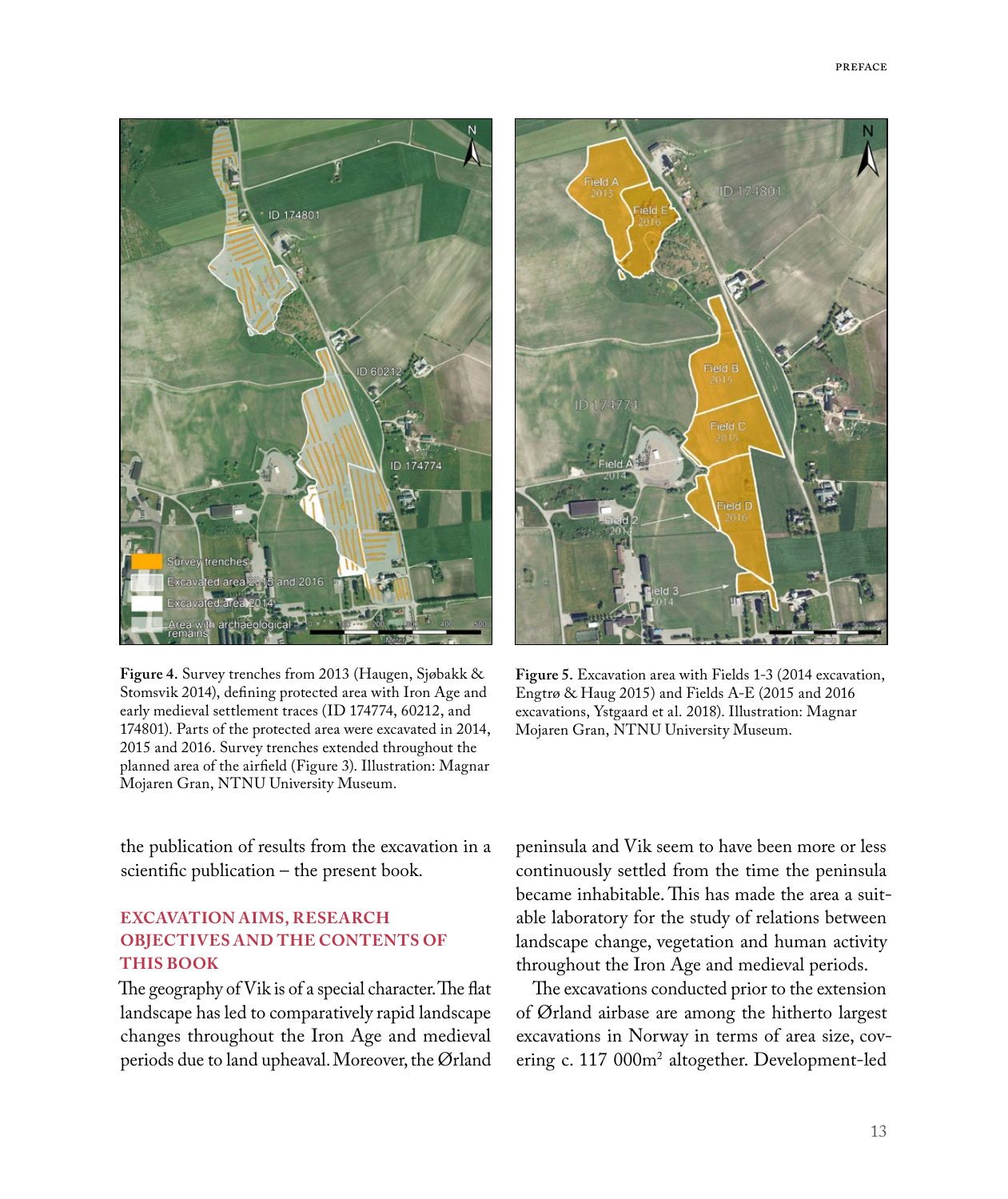excavations are often connected to road and railway projects, and only cover those parts of settlement sites that happen to lie in the confined area of the road or railway construction sites. This means that the totality of a settlement is often not explored and excavated. However, at Vik a larger area could be excavated due to the size of the planned air base enlargement. Because of this, the totality of several settlement concentrations could be examined. This has contributed to the large scientific potential of the Vik excavations.

Based on these preconditions, the main part of the excavations at Vik carried out in 2015 and 2016 had two main aims or research frameworks as guidelines:

- 1. To gain a coherent understanding of the relationship between landscape development and settlement from the Late Bronze Age to the early medieval period.
- 2. To study the spatial and social organization of the settlement from the Late Bronze Age to the early medieval period.

A starting point for the first research framework was an already existing shore displacement curve for the region (Kjemperud 1986), but the curve lacked detailed data from c. 1000 BC to the present. Therefore, an important question was how more nuanced data would affect the shoreline displacement curve. The Norwegian Geological Survey agreed to provide more nuanced data in order to make a more detailed shore displacement curve. The new curve is presented by Romundset & Lakeman in Chapter 2. Today, most of Ørland is cultivated, but much land was only cultivated relatively recently, after large swamps and marshes had been drained (Schøning 1979:293, Berger 2001:36-37). Only limited data existed on the vegetation history and natural conditions in Ørland before modern times. Therefore,

it was of great importance to gain new, coherent pollen data from the region and from the local area surrounding Vik, as well as from the excavation area itself. The Natural History Department at the University Museum, University of Bergen, agreed to perform pollen analysis and so help us to deepen our understanding of the environment, natural conditions, landscape development, settlement and farming economy in Ørland and at Vik. Their results are presented by Overland & Hjelle in Chapter 3. The results from the shoreline displacement curve and the vegetation history analysis are co-interpreted with large-scale tendencies in the data from the archaeological excavations at Vik by Ystgaard, Gran & Fransson in Chapter 1. This chapter also provides a phasing and a chronological framework for the interpretations in each chapter of this book.

A starting point for the second research framework was the survey results, which revealed that several concentrations of Iron Age settlement traces from different parts of the Iron Age and medieval period were found along the well-drained ridge at Vik (Haugen, Sjøbakk & Stomsvik 2014). The 2015 and 2016 excavations uncovered traces of eight different concentrations of settlement, dating from varying phases from the pre-Roman Iron Age to the medieval period (Ystgaard et al. 2018). A series of studies of the spatial organization of the settlement traces, and to some extent also of the social organization implied, is presented in this volume. Work with the analysis of the spatial organization of the settlement took up much of the project group's time. Therefore, analysis of the social organization was narrowed down to the exploration of aspects related to the spatial organization. The social organization of the settlement has therefore not yet been fully analyzed.

Geoarchaeological analyses and interpretations were of vital importance to the study of spatial organization of settlement from most phases. Results from geoarchaeological studies, including geochemistry,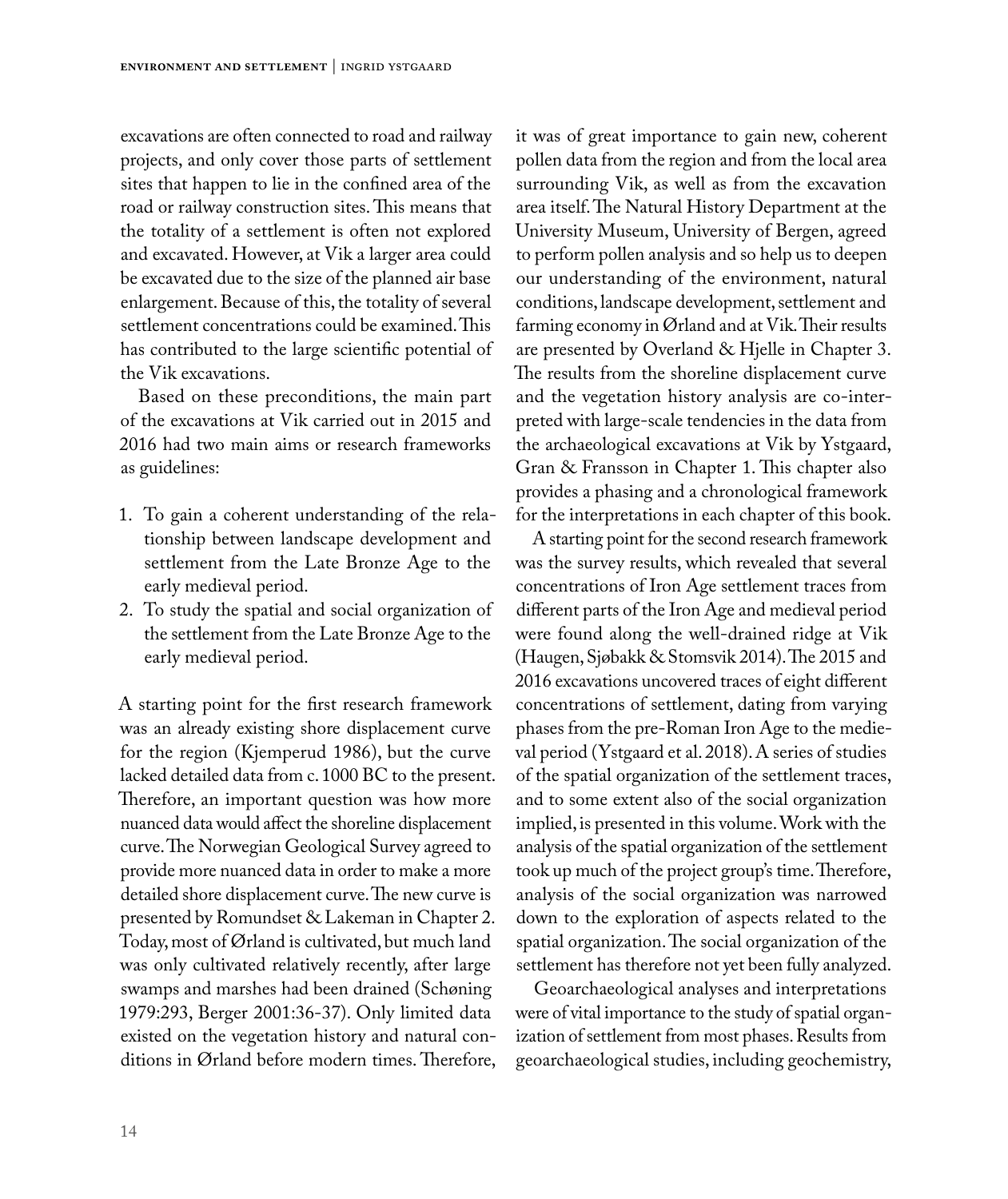soil micromorphology and plant macrofossil studies, are presented by Linderholm, Macphail & Buckland in Chapter 4. Results from the archaeological excavations are presented chronologically, with emphasis on research questions relevant to each period. Most chapters relate to the main research framework, focusing on spatial organization of the settlement. Pre-Roman Iron Age houses and farmsteads are discussed by Fransson in Chapter 5. Roman Iron Age settlement traces were abundant and very informative, and thus four of the chapters in this book focus on material from this period. Building traditions and settlement organization in the Roman Iron Age are discussed by Heen-Pettersen & Lorentzen in Chapter 6. Large waste deposits were preserved in Roman Iron Age contexts. The waste deposits, their spatial relations to contemporary settlement, and their information potential are presented by Mokkelbost in Chapter 7. Most zooarchaeological material stemmed from Roman Iron Age contexts, and mainly from waste deposits. This large and informative material is presented by Storå, Ivarsson-Aalders & Ystgaard in Chapter 8. Roman Iron Age contexts also yielded relatively large quantities of pottery. Pottery is rarely found in large amounts in central Norwegian settlement sites from this period. Therefore, pottery from Vik is thoroughly analyzed and presented by Solvold in Chapter 9. After the extensive settlement activity in the Roman Iron Age, settlement declined from the last part of the Roman Iron Age and during the first part of the Migration period. Around AD 550, settlement at Vik was completely abandoned. New settlement traces did not occur until the late Viking Age. Two chapters deal with remains of a late Viking Age / early medieval period farmstead. Settlement remains are presented and discussed by Fransson in Chapter 10, while exceptionally well preserved finds of organic material from a well that was examined in this farmstead are presented

by Randerz in Chapter 11. Spatial organization of the built environment in Vik from the Late Bronze age to the early medieval period, and some aspects of the social organization, are summarized and discussed by Ystgaard in Chapter 12. These results are highlighted by a discussion of the finds of a hall environment from the Viking Age in nearby Viklem by Ellingsen & Sauvage in Chapter 13.

#### **PROJECT PUBLISHING POLICY**

The size and potential of the material from the Vik excavations led the project group to make a few choices regarding the publishing policy of the project. As soon as the NDEA had granted funding for a scientific publication of the excavation results, the outlines of a publishing policy in three stages were established. The *first stage of publication* is the excavation report (Ystgaard et al. 2018). The excavation report contains the basic results of the excavation, and gives the reader access to the immediate results and interpretations of the excavated areas. This includes full site descriptions, a list of excavated features, a finds catalogue, a list of radiocarbon dates, and lists of macrofossil samples, micromorphological samples, pollen samples, wood determinations, photos and drawings.

This book represents the *second stage of publication*. Here, the excavation results have been refined through a second stage of scientific processing and writing, focusing on research questions which developed out of the research frames of the original excavation project. An aim of this scientific publication has been to allow the archaeologists in the project group to expand on their results from the fieldwork, through defining tighter research objectives and presenting their results to a scientific audience. Field supervisors were included early on in the planning of the publication. It is my belief that this helped field supervisors maintain high standards of scientific quality both in their day-to-day work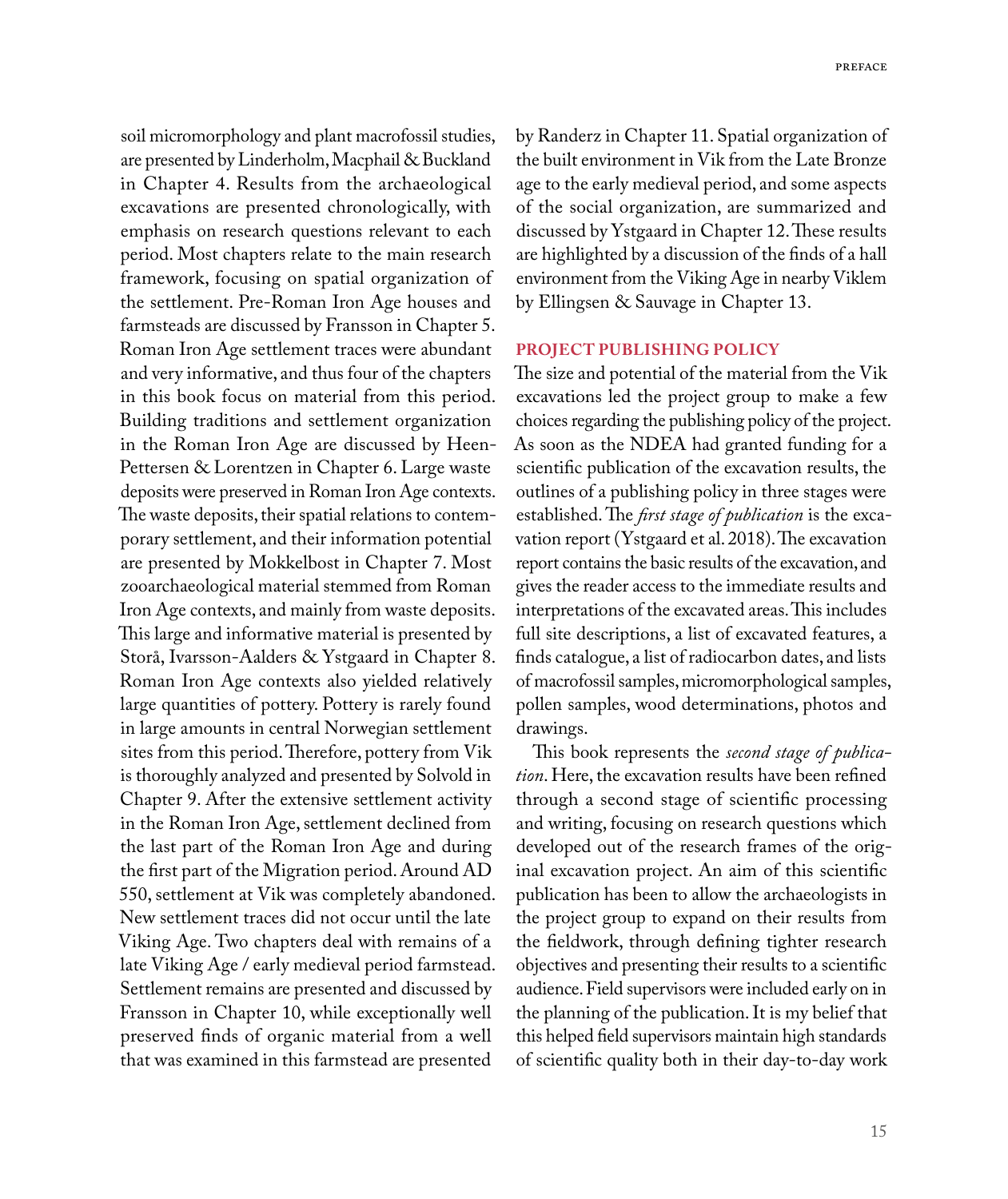in the field and in their work with the excavation report. It also helped them maintain high standards in their scientific thinking and in the discussions within the excavation team and the project group. In the long term, the opportunity to scientifically develop and publish excavation results helps field archaeologists gain scientific merits and develop their careers. Scientifically merited field archaeologists with sound careers are of vital importance to ensure a close connection between excavation archaeology and scientific development within the field of archaeology. There is no doubt that scientifically up-to-date field archaeology is vital to the legitimation of the excavation practice in today's cultural heritage management.

An opportunity to publish results is also of importance to the projects' specialist cooperators. The common aim of a project publication encourages communication and scientific discussions between the specialists, and between the specialists and archaeologists. It is our experience that the continuously ongoing dialogue between archaeologists and specialists, and also between different specialists, raises the quality of the work we do developing our objectives. I also raises the quality of our fieldwork, analyses and discussions (cf. Gjerpe 2013).

The *third stage of publication* starts as soon as the Vik material has been made available to the scientific community through the excavation report and this book. The Vik material has the potential to raise and contribute to several research objectives, both cultural historical, methodological and theoretical. Archaeologists and other scientists can now explore the opportunities found in the results of a methodologically up-to-date and scientifically facilitated material. Below, a few questions are outlined which have not yet been thoroughly addressed.

## **FURTHER SCIENTIFIC POTENTIAL OF THE VIK MATERIAL**

The results of the collaboration between archaeologists and natural scientists can be developed into further research. In particular, there is a potential in closer comparisons between the empirical archaeological data sets and the results of the geological, botanical, and soil chemical analyses – this could lead, among other things, to closer discussions about the nature of animal husbandry and agriculture, and their relation to settlement and natural conditions.

Methods and possibilities within radiocarbon dating have developed continually since the introduction of radiocarbon dating in the 1950s. Today, it is possible to date very small amounts of charred material, and at the same time the costs for each sample are going down (Bayliss 2009:125). Accordingly, the Vik project chose to lead an ambitious sampling and dating policy. Radiocarbon samples were collected from a wide range of contexts. Samples were prioritized for dating from all the excavated buildings, and from a wide selection of waste deposits, cooking pits and agricultural layers. Altogether 626 radiocarbon dates from varying contexts from Vik have been dated. The large dating material represents the settlement activity in Vik very well, and this opens up many possibilities when it comes to chronological and methodological issues. The next step could be to analyze the dating material further, employing statistical analytical methods in order to establish more nuanced chronologies (Bayliss 2009:126). Within the second stage of publishing, i.e. this publication, the project group had the chance to perform initial statistical analysis of the radiocarbon sample set (Ystgaard, Gran & Fransson, Ch. 1). However, the statistical modelling of radiocarbon dates has been restricted to initial modelling at this stage of publication. Bayessian modelling presupposes that a number of a priori interpretations are conducted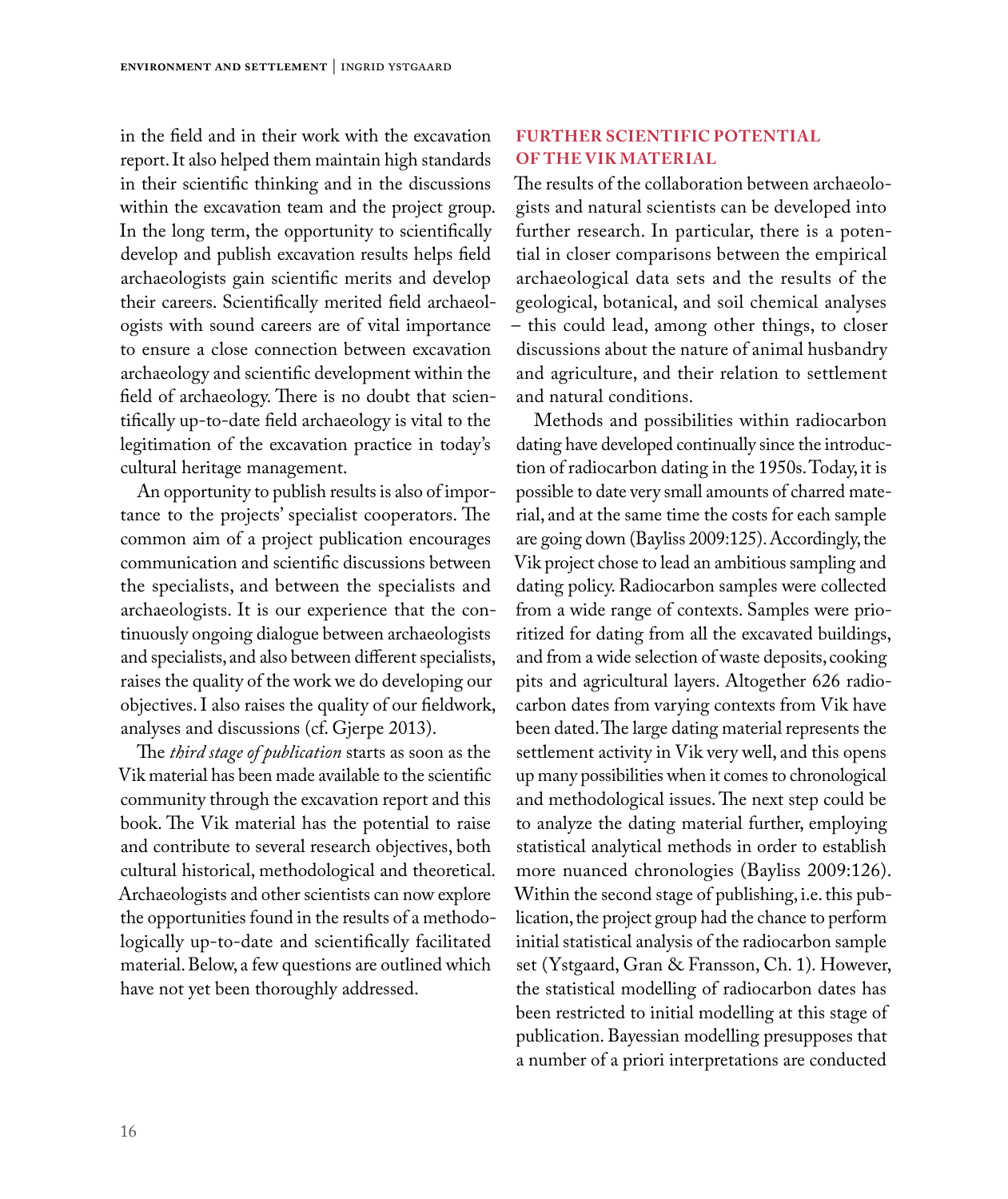before one perfoms the statistical modelling of the dating material (Bayliss 2015, Herschend 2016). In this volume, focus has been on the a priori interpretations. Our preliminary modelling results are not ready for publication in this volume. However, the groundwork in terms of archaeological interpretations has been done, and the material is ready for the next step of chronological analysis.

Chronological questions concerning the Vik material can be asked on many different levels. A key area is narrowing down the probability of the date spans for a large number of archaeological contexts such as buildings and waste deposits. This might well make it possible to refine quite a few of the chronological discussions in the excavation report and in this book. The total sum of radiocarbon dates can be employed to explore main chronological events of the site, for instance to determine more exactly when the site was first inhabited with permanent buildings. Perhaps even more interesting is the potential for dating and assessing the nature of the abandonment of the settlement around AD 550, and interpreting this in the light of the Late Antique Little Ice Age (Büntgen et al. 2016) as it is recorded in global natural historical and archaeological records.

Further cultural historical questions can also be explored based on the Vik material. In this volume, the nature and contacts of the finds material, apart from the pottery from buildings and waste deposits, has not been addressed specifically. A first impression is that the material from the Roman Iron Age settlement contexts does not differ fundamentally from contemporary grave contexts. This impression could be something to pursue more closely, comparing the material worlds of the living and the dead.

Another area that offers potential is a deeper examination of the relation between the various subsistence practices in Roman Iron Age Vik. The different aspects of the Vik material represent widely

different practices such as fisheries, shell foraging, animal husbandry, crop cultivation and hunting. The rich and well-documented animal osteological material could form the starting point of several studies which could go in a diversity of directions, employing analytical methods such as aDNA, strontium and isotope analysis. Such studies could deepen our knowledge not only of the economic organization of the Roman Iron Age farmsteads at Vik, but also of the development of domesticated animals and of cod fisheries prior to the development of commercial fisheries in the medieval period.

A large number of cooking pits were uncovered and excavated during the project. This intriguing material has so far been only superficially treated, and further analyses, perhaps in combination with the already analyzed pottery material (Solvold, Ch.9), will undoubtedly bring new light to our knowledge of pre-Roman and Roman Iron Age commensality and rituals.

A preliminary interpretation of the organizations of Iron Age and Early medieval buildings and farmsteads has been provided in this book. In 1997, a pre-Roman Iron Age farmstead was excavated at Hovde, approximately 3km south of Vik. Hovde is situated on the same well-drained ridge as Vik (Grønnesby 1999). A comparison between the settlement remains at Vik and Hovde could provide deeper insights into the organization of society in Ørland in the Early Iron Age. It is possible to extend the comparison of Early Iron Age settlements further, and widen it into a synthesis of central Norwegian settlement material. This could form the basis of a deeper analysis of the social organization of the Iron Age societies at Vik, central Norway and Norway. Further, there is potential in a comparison between the late Viking Age and early medieval settlement at Vik, presented by Fransson, Ch. 10, and the Viking age settlement at Viklem, presented by Ellingsen & Sauvage, Ch. 13.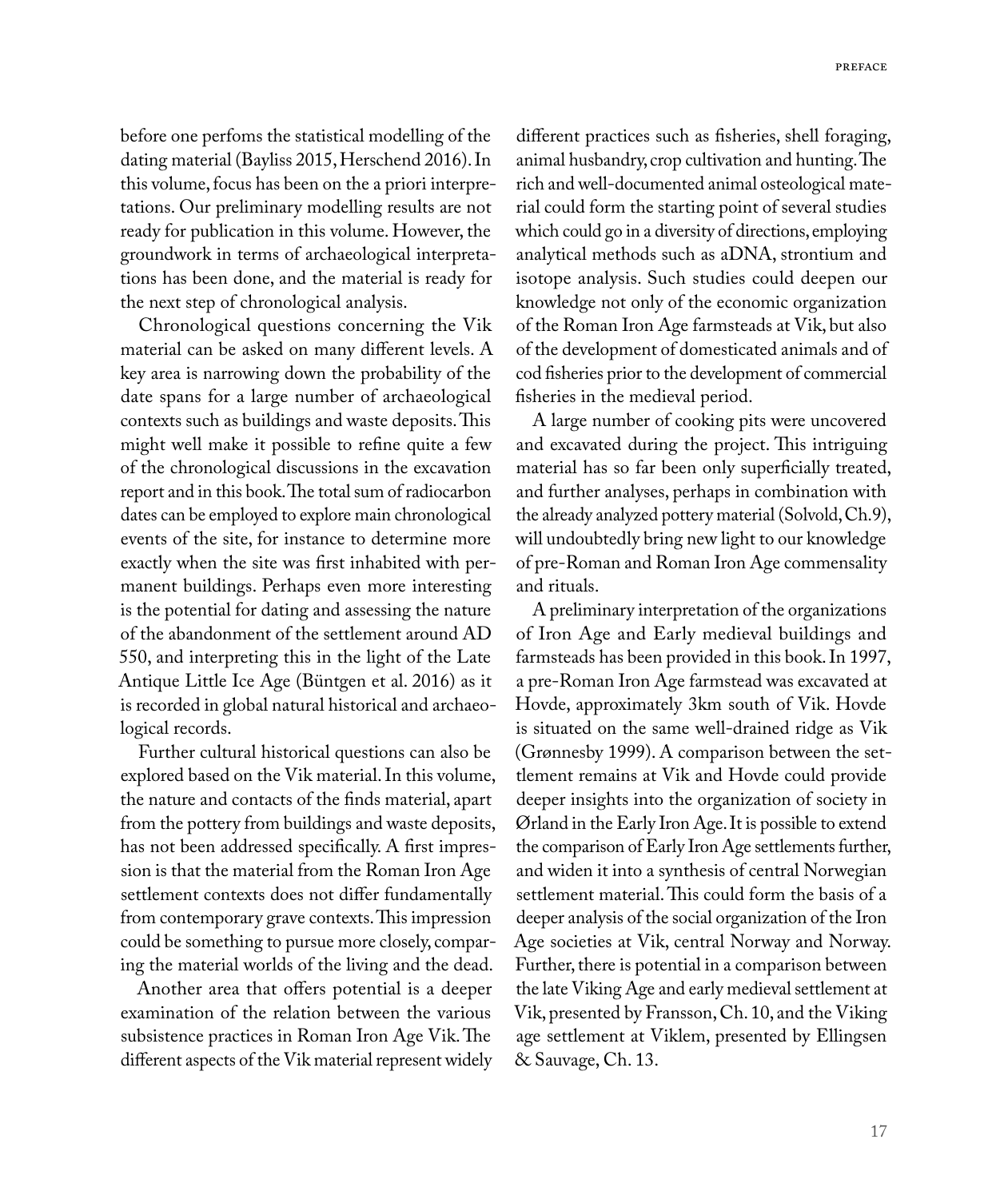### **DEVELOPMENT-LED EXCAVATIONS AND THEIR SCIENTIFIC POTENTIAL**

Norwegian cultural heritage management practice is based on the Cultural Heritage Act (*Lov om kulturminner*). Among other things, two principles of this Act are of importance to development-led excavations. First, all archaeological and other remains older than AD 1537 (the year of the Lutheran Reformation in Norway) are protected. Exemptions from protection are sometimes granted for development projects. Every such decision is based on an evaluation of the cultural heritage site(s) in question, focusing on the scientific value of an excavation as opposed to the value of continued preservation. Second, if an exemption is granted, the developer applying for exemption has to finance the costs of archaeological excavation (polluter pays principle).

The excavations at Vik were development-led and financed by the developer, in accordance with the provisions in the Cultural Heritage Act. Development-led excavations should safeguard the source value of the archaeological remains in question, according to the established practice of Norwegian archaeological heritage management. However, such development-led excavation projects are not supposed to extend their work into, or to finance, scientific research or scientific publications. Therefore, development-led excavations are seldom extended scientifically beyond the incorporation of the finds material in museum collections and the publication of the excavation report in a museum's report series.

However, somewhat paradoxically, the Directorate for Cultural Heritage (*Riksantikvaren*) demands that development-led excavations are based on research questions emanating from the "current state of research". Today, all archaeological excavations (except for medieval towns, churches and fortresses)

are carried out by five university museums in Norway (based in Tromsø, Trondheim, Bergen, Stavanger, and Oslo). When a university museum is planning a development-led excavation, it often finds there is no up-to-date "state of research" review upon which it can draw, since earlier development-led excavations are most often not processed scientifically beyond the basic excavation reports.

In other words, the "current state of research", which is, as we have seen, demanded as a starting-point for new excavations, is often non-existent. This means that new archaeological excavations, and research developing from them, lack an up-to-date scientific evaluation of results from earlier development-led excavations. Museums' collections and excavation reports are of course of vital importance. However, if the aim of cultural heritage management is to carry out archaeological excavations based on an updated research status, the results of these excavations need to be developed beyond the excavation reports, into publications and subsequent research projects. Without up-to-date results and scientific analysis from development-led excavations to draw upon, new development-led excavations tend to reproduce existing knowledge instead of challenging it.

Thanks to the generous cooperation of the Norwegian Defence Estate Agency and a separate agreement between the NDEA and the NTNU University Museum, the Vik project had the chance to go beyond the limits of today's practice, and prepare this volume, which represents a first scientific processing of the Vik material. We sincerely hope that this volume will lift the Vik material into the consciousness of the scientific community, and that the scientific processing of the results presented here will contribute to further scientific development of the practice of development-led excavations.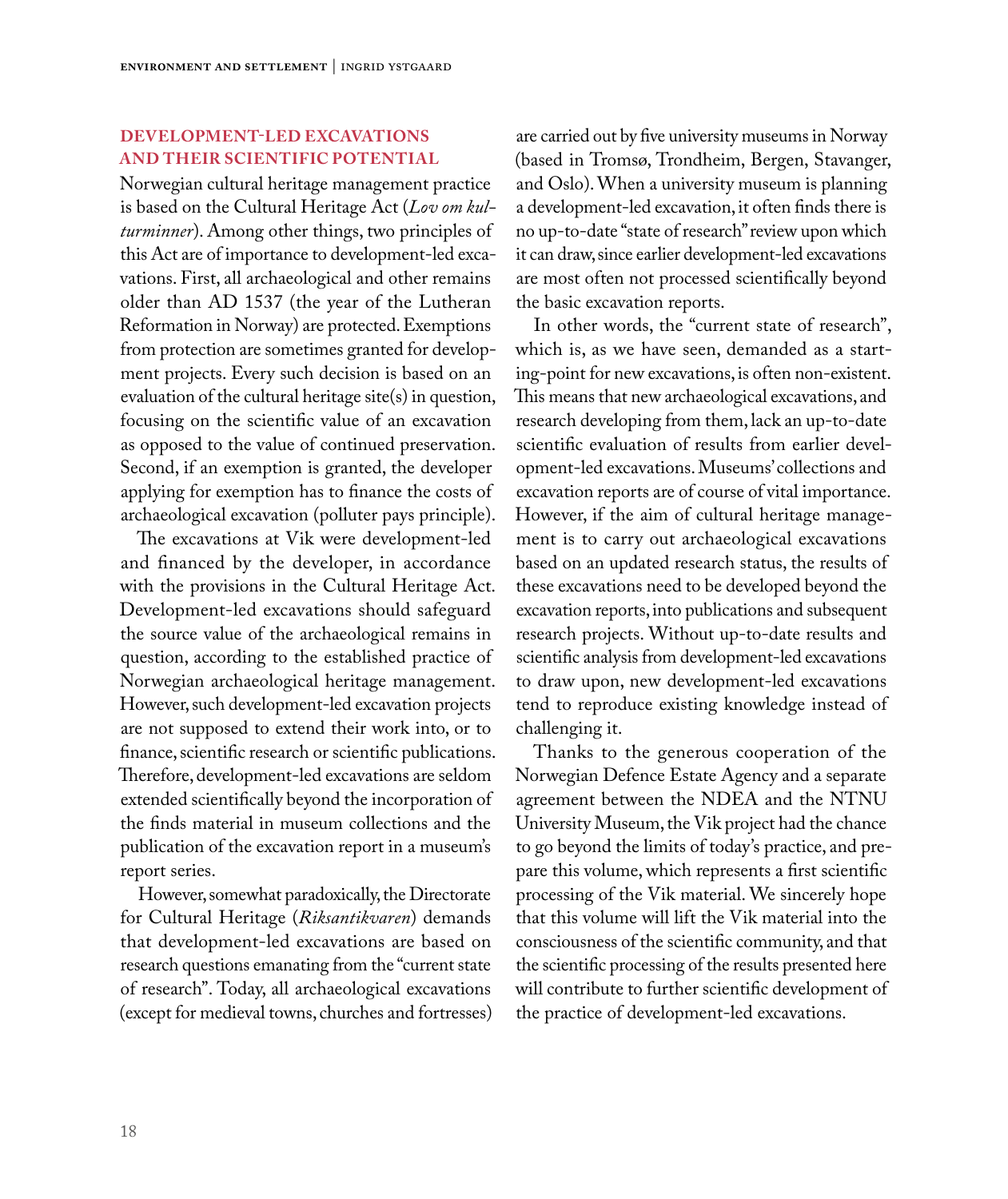#### **ACKNOWLEDGEMENTS**

We are profoundly grateful to the Norwegian Defence Estate Agency for granting us the opportunity to write this book. We also want to thank our editor at Cappelen Damm Akademisk, Simon Aase, and our copy editor, Richard Peel. The authors are grateful for

the comments by the anonymous peer reviewers. We would like to thank the Department of Archaeology and Cultural History at NTNU University Museum for facilitating the Vik project during four years. Last, but not least, a sincere thank you to the project's field archaeologists for their enthusiasm and courage.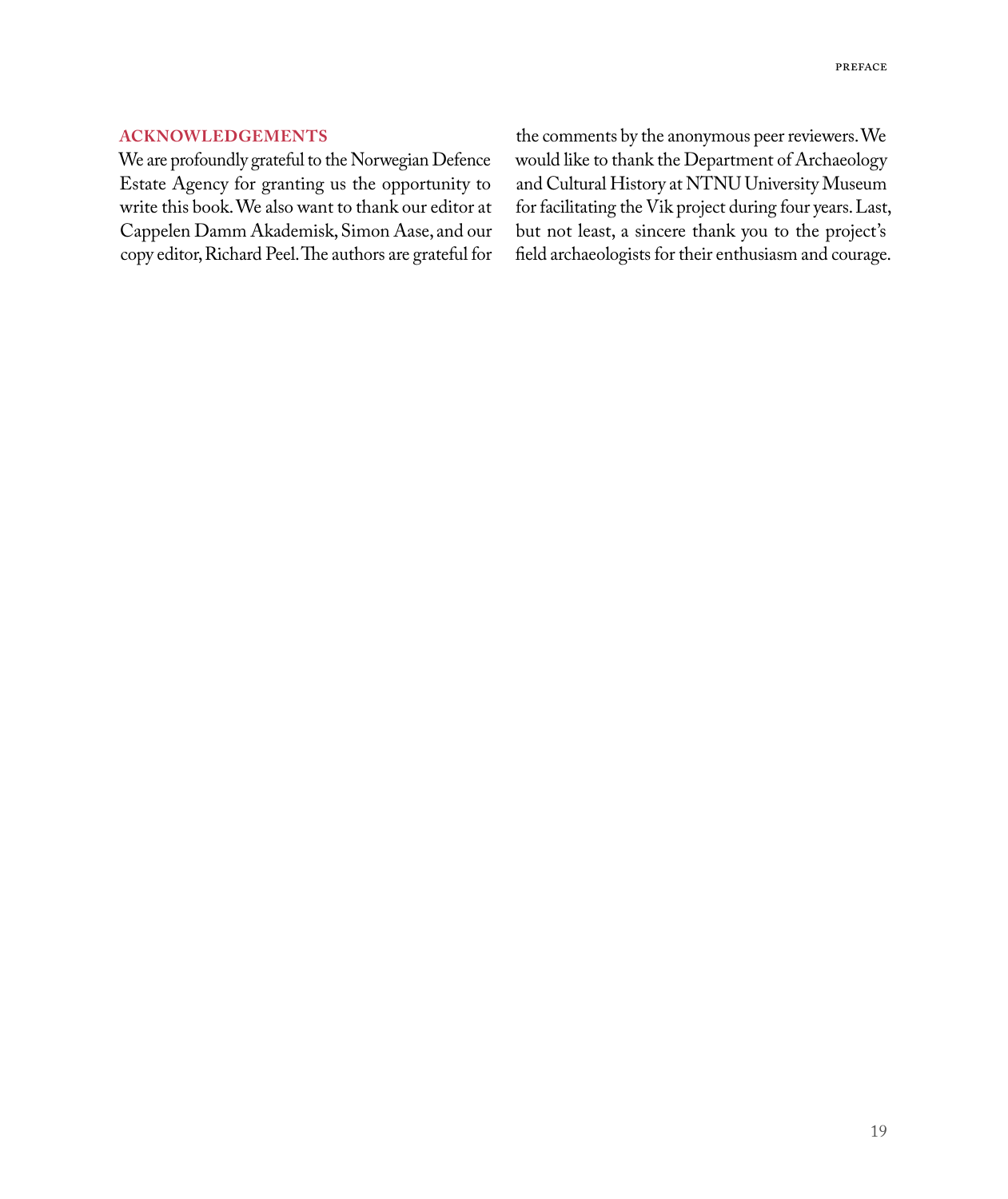#### **REFERENCES**

- Andersen, H. A. & T. Bratberg 2011: *Austrått. En norsk herregårds historie.* Pirforlaget, Trondheim.
- Bayliss, A. 2009: Rolling out revolution: Using radiocarbon dating in archaeology. *Radiocarbon*, Vol 52, Nr 1: 123–147.
- Bayliss, A. 2015: Quality in Bayesian chronological models in archaeology. *World Archaeology* Vol. 47, Nr. 4: 677–700.

Berger, O. G. 2001: Utdrag fra Ørland. En kyst- og garnisonskommune. Om utviklingen av jordeiendomsforhold og kulturlandskap fra middelalderen og fram til år 2000. Hovedfagsoppgave i geografi, Universitetet i Trondheim.

Berglund, B. & T. Solem 2017: Maktkontinuitet i munningen av Trondheimsfjorden. Arkeologi og vegetasjonshistorie 800 BC–1200 AD. *Heimen*, 3-2017 Vol. 56: 206–235.

Birgisdottir, B. B. & S. Rullestad 2010: Utgravningsrapport 2010. Hårberg (gnr. 69/6) Ørland kommune, Sør-Trøndelag fylke. Undersøkelse i tilknytning til reguleringsplan for ny adkomstvei frå Fv. 245 til Hårberg bustadfelt i Ørland kommune, Sør-Trøndelag fylkeskommune. NTNU Vitenskapsmuseet topografisk arkiv.

Brendalsmo, J. 2006: *Kirkebygg og kirkebyggere. Byggherrer i Trøndelag ca. 1000 – 1600.* Unipub forlag.

Büntgen, U. et al. 2016: Cooling and societal change during the Late Antique Little Ice Age from 536 to around 660 AD. *Nature Geoscience*, vol. 9, issue 3. ISSN 1752-0894.

Eidshaug, J. S. P. & R. Sauvage 2016: *Arkeologisk undersøkelse av gårdshaug på Viklem, Ørland kommune.* NTNU Vitenskapsmuseet arkeologisk rapport 2016:11.

Elvestad, E. 1998: Typologi som arkeologisk praksis. En analyse av klassifiserte fiskeredskaper fra Trøndelags forhistorie. Hovedfagsoppgave i arkeologi, Universitetet i Trondheim.

Engtrø, D. Ø., & A. Haug, 2015: *Arkeologiske undersøkelser - anleggsvei på Ørland kampflybase, Ørland kommune, Sør-Trøndelag*. NTNU Vitenskapsmuseet arkeologisk rapport 2015:2.

Forseth, L. & K. Foosnæs 2017: Maktens monumentalitet. Frostatingets lokalisering sett i lys av storhaugene i Trøndelag. In Risbøl, O. (ed.): *Frostatinget i et historisk lys*. Gunneria 81: 41–70. NTNU Vitenskapsmuseet, Trondheim.

Gjerpe, L. E. 2013: Om arkeometri, en fornøyd arkeologi og jordbruk i eldre jernalder. *Primitive Tider* 2013: 33–46.

Grønnesby, G. 1999: Eldre jernalders hus og hall på Hovde i Trøndelag. *Viking* 62: 69–80.

Haugen, H., I. Sjøbakk & K. H. Stomsvik 2014: Arkeologisk rapport. Maskinell søkesjakting og manuell prøvestikking i forbindelse med reguleringsplan for ny kampflybase, samt ny gang- og sykkelveg mellom Uthaug og Hårberg, Ørland kommune. Sør-Trøndelag fylkeskommune.

Henriksen, M. M. 1997: Nøkkelen til Trøndelag. Bosetning, kommunikasjon og kontroll. Agdenes og Snillfjord 500 f.Kr. til 1000 e.Kr. Hovedoppgave i arkeologi ved Institutt for arkeologi og kulturhistorie, Vitenskapsmuseet, NTNU.

Henriksen, M. M. 2014: *Stille vann har dyp bunn. Offerteoriens rolle i forståelsen av depotfunn belyst gjennom våtmarksdepoter fra Midt-Norge ca. 2350-500 f.Kr*. Avhandling (Ph.D.), Norges teknisk-naturvitenskapelige universitet, Det humanistiske fakultet, Institutt for historiske studier, 2014:304.

Herje, T. 1984: Landskap og samfunn i endring. Bjugn og Ørlandet i jernalder – en analyse av økonomi og samfunnsorganisasjon i et midt-norsk kystmiljø. Avhandling til magistergraden i nordisk arkeologi ved Universitetet i Oslo.

Herschend, F. 2016: Towards a standardized discussion of priors in Bayesian analyses of 14C dated archaeological periods: A study based on the dates from Gjøsund. *Journal of Archaeology and Ancient History* Nr. 19.

Hovd, R. (ed.) 2004: Ørland hovedflystasjon. *Okkupasjon – Kald krig – Ny tid – Lokalsamfunn.* Ørland hovedflystasjon, Ørland.

Kjemperud, A. 1986: Late Weichselian and Holocene shoreline displacement in the Trondheimsfjord area, Central Norway. *Boreas* 15: 61–82.

Mokkelbost, M. & R. Sauvage 2014: *Arkeologisk utgravning Ørland kirkegård, Ørland kommune.* NTNU Vitenskapsmuseet arkeologisk rapport 2014:16.

Ringstad, B. 1987: *Vestlandets største gravminner. Et forsøk på lokalisering av forhistoriske maktsentra.* Magistergradsavhandling, Bergen.

Sauvage, R. & M. Mokkelbost 2016: Rural buildings from the Viking and early medieval period in Central Norway. In: Iversen, F. & H. Petersson (eds.): *The agrarian life of the North 2000 BC – AD 1000. Studies in rural settlement and farming in Norway*, pp. 275-292. Kristiansand. Portal Academic.

Schøning, G. 1979 [1778]: *Reise som giennem en deel af Norge i de aar 1773, 1774, 1775 på Hans Majestæt Kongens bekostning er giort og beskreven af Gerhard Schøning*. Tapir, Trondheim.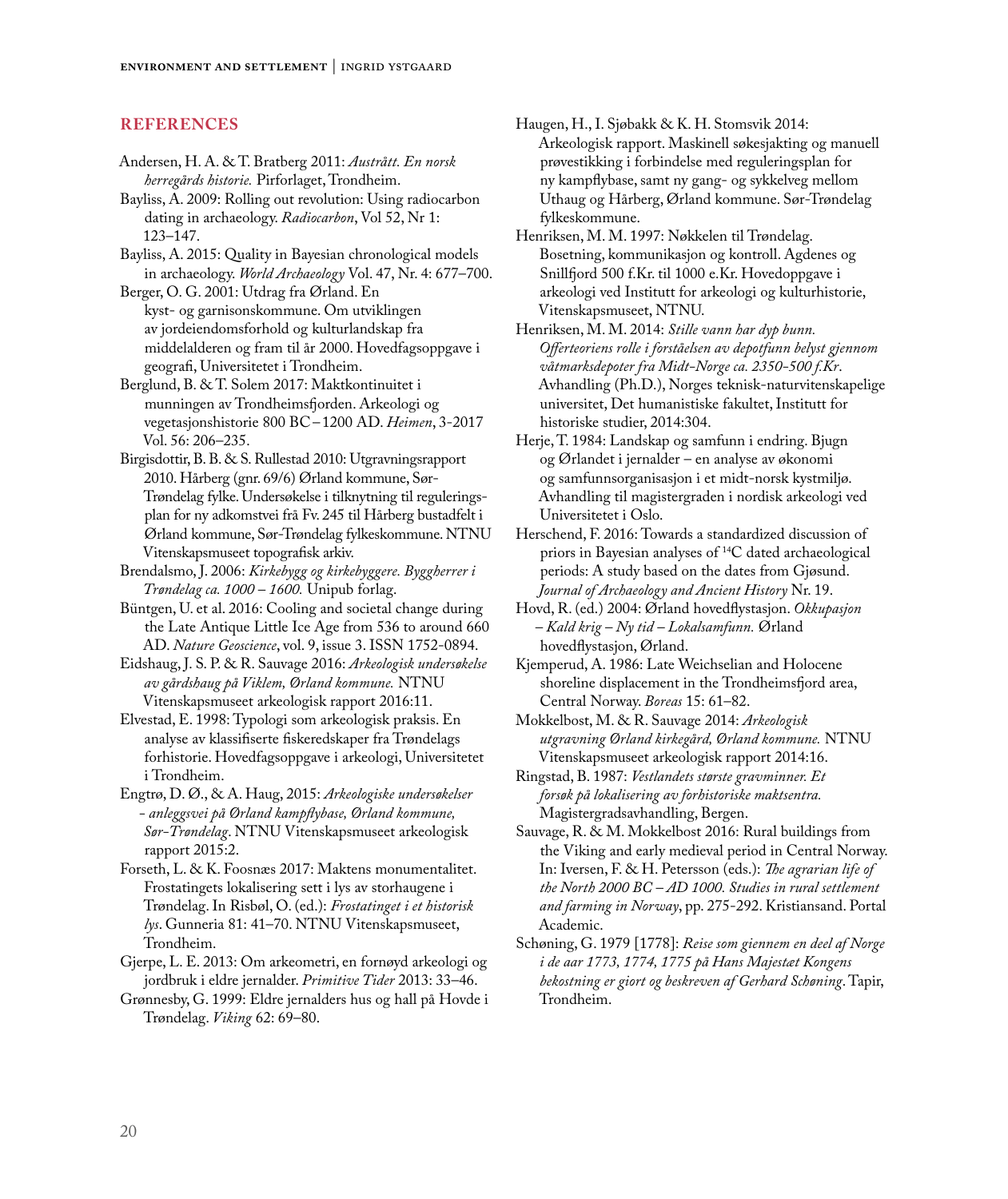- Sognnes, K. 2005: I bronsens og jernets tid. In: Aune, K. (ed.): *Fosens historie fra istid til 1730*, pp. 137–198. Skrifter utgitt av Fosen historielag 7, Orkanger.
- Stuedal, H. V. 1998: Rapport fra arkeologisk utgravning av 2 flatmarksgraver, Uthaug gnr. 74, bnr. 10 Liabø, Ørland kommune, Sør-Trøndelag. Topografisk arkiv, NTNU Vitenskapsmuseet.
- Ystgaard, I., M. M. Gran, M. Mokkelbost, U. Fransson, A. Heen-Pettersen, A. B. Lorentzen, G. I. Solvold & E. W. Randerz 2018: *Arkeologiske utgravninger på Ørland kampflybase 2015 – 2016*. NTNU Vitenskapsmuseet arkeologisk rapport 2018:27.